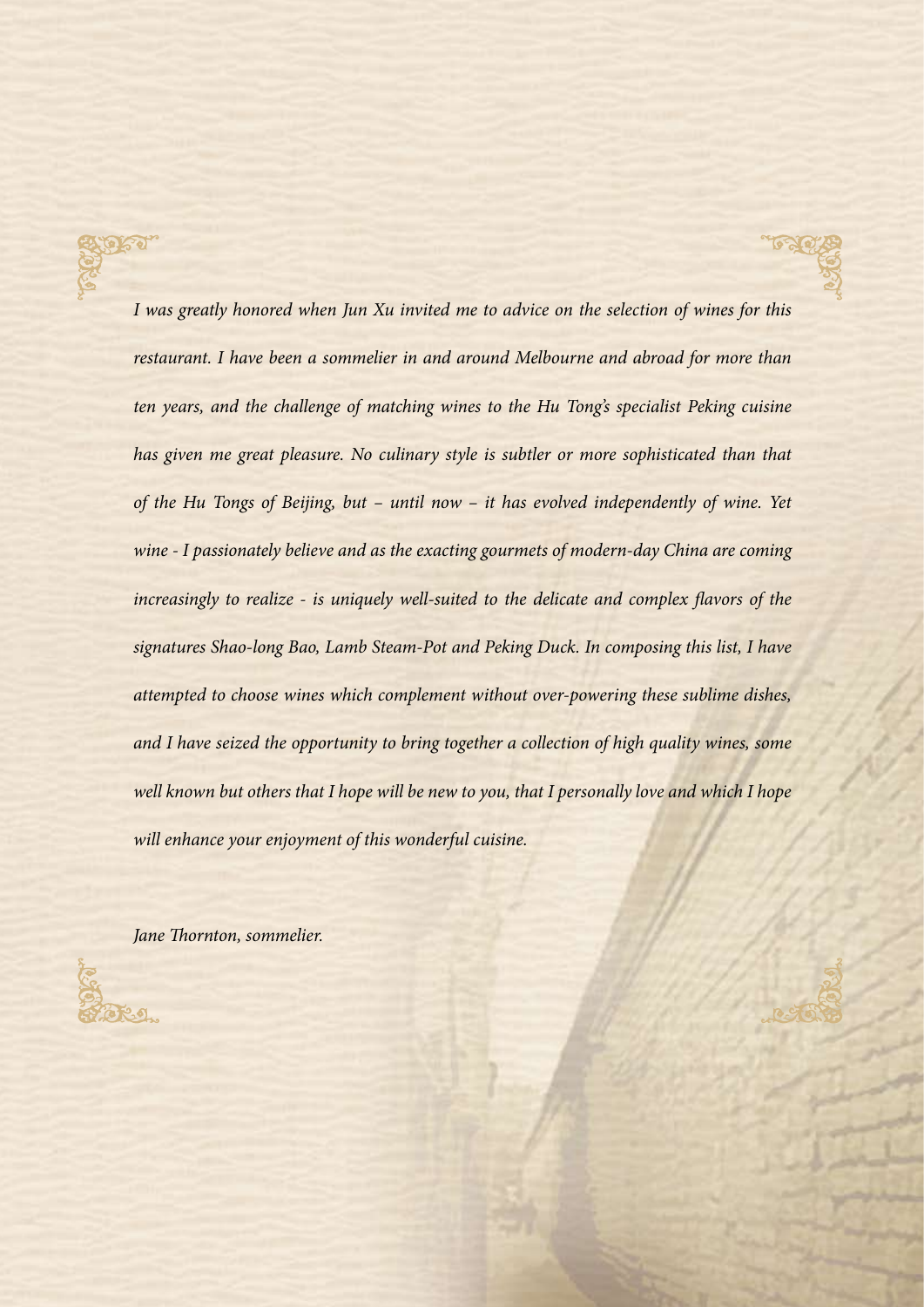$\sim$  *lea List* 

## *Premium Green Tea*

|                        |       | Per Serve |
|------------------------|-------|-----------|
| Long Jing Tea          | 雨前龍井  | \$5.00    |
| Bi Lou Chun Tea        | 碧螺春   | \$5.00    |
| Jasmine Pearl Tea      | 珍珠茉莉花 | \$5.00    |
| Iron Buddha Oolong Tea | 鐵觀音   | \$5.00    |
| Mountain White Tea     | 安吉白茶  | \$8.00    |
| Aged Pu Er Red Tea     | 陳年普洱  | \$8.00    |
| Tai Hu Green Bamboo    | 太湖翠竹  | \$8.00    |

### *Herbal Tea*

| Camomile Tea     | 甘菊茶  | \$3.00 |
|------------------|------|--------|
| Lemon Ginger Tea | 薑片茶  | \$3.50 |
| Peppermint       | 薄荷茶  | \$3.50 |
| Chrysanthemum    | 菊花茶  | \$3.00 |
| Rose Flower      | 玫瑰花茶 | \$3.00 |

### *Other Tea*

| English Breakfast | \$3.50 |
|-------------------|--------|
| Earl Grey         | \$3.50 |
| Ice Lemon Tea     | \$4.00 |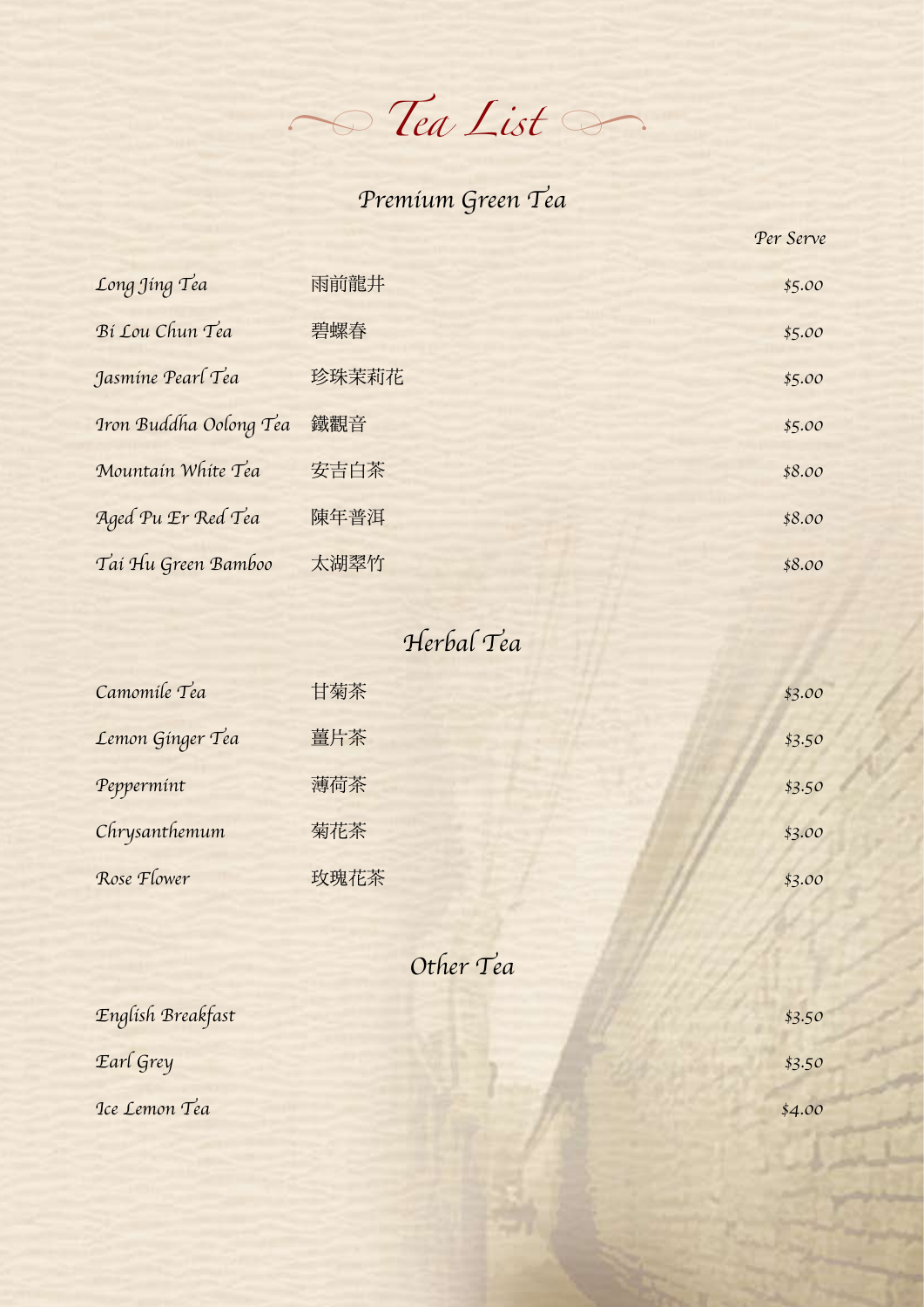*� Aperitif �*

| Camparl                     | \$6.00 |
|-----------------------------|--------|
| Pemod                       | \$6.00 |
| Sherry (Dry, Medium, Sweet) | \$6.00 |

| Dubonnet                      | \$6.00 |
|-------------------------------|--------|
| Vermouth (Dry, Russo, Bianco) | \$6.00 |
| Pimm's                        | \$6.00 |

 $\rightarrow$  *Spirit* 

*Jameson Irish Whisky \$7.50*

| Jameson Irísh Whisky  | \$7.50 |
|-----------------------|--------|
| Jack Daniels          | \$7.50 |
| Johnnie Walker Red    | \$7.50 |
| Chivas Regal          | \$8.50 |
| Bombay 'Sapphire' Gin | \$8.50 |
| Wild Turkey Bourbon   | \$7.50 |

| Southern Comfort                                                                      | \$7.50 |
|---------------------------------------------------------------------------------------|--------|
| Johnnie Walker Black                                                                  | \$9.00 |
| Glenfiddich Single Malt                                                               | \$9.00 |
| Absolute Vodka                                                                        | \$8.50 |
|                                                                                       |        |
| Bar Pouring Brand - Gin, Brandy, Bourbon,<br>Rum, Scotch, Ouzo, Tequila, Vodka \$7.00 |        |

## $\rightarrow$  *Beer*

| Crown Lager           |                | \$7.00 | Tsing Tao     | $China$ \$7.50 |        |
|-----------------------|----------------|--------|---------------|----------------|--------|
| James Boag's Premium  |                | \$7.00 | Asahi         | Japan          | \$7.50 |
| Víctoría Bítter       |                | \$6.50 | Heineken      | Holland \$7.50 |        |
| Cascade Premium Light |                | \$6.00 | Stella Artois | Belgíum        | \$7.50 |
| Little Creature       |                | \$7.50 | Corona        | Mexico         | \$7.50 |
| Guinness Stout        | Ireland \$7.50 |        | Peroni        | Italy \$7.50   |        |

 $\rightarrow$ *� Soft Drink*

*Soft Drink \$3.50 Santa Vittoria Sparkling \$5.50 Santa Vittoria Still Water \$5.50 Flavour Mineral Water – Chinotta, Limonata, Rossa \$3.50*

*Lemon Lime Bitters \$3.50 Fresh Fruit Juice \$3.50 Fruit Mocktail \$7.50*

 $\rightarrow$ *� Cocktail*

*Bloody Mary \$10.00 Brandy Alexander \$12.00 Champagne Cocktail \$12.00 Cosmopolitan \$10.00 Daiquiri(Strawberry, Lemon) \$12.00 Dry Martini \$10.00*

*Illusion \$10.00 Japanese Slipper \$12.00 Long Island Tea \$14.00 Margarita \$12.00 Pina Colada \$12.00 Tequila Sunrise \$12.00*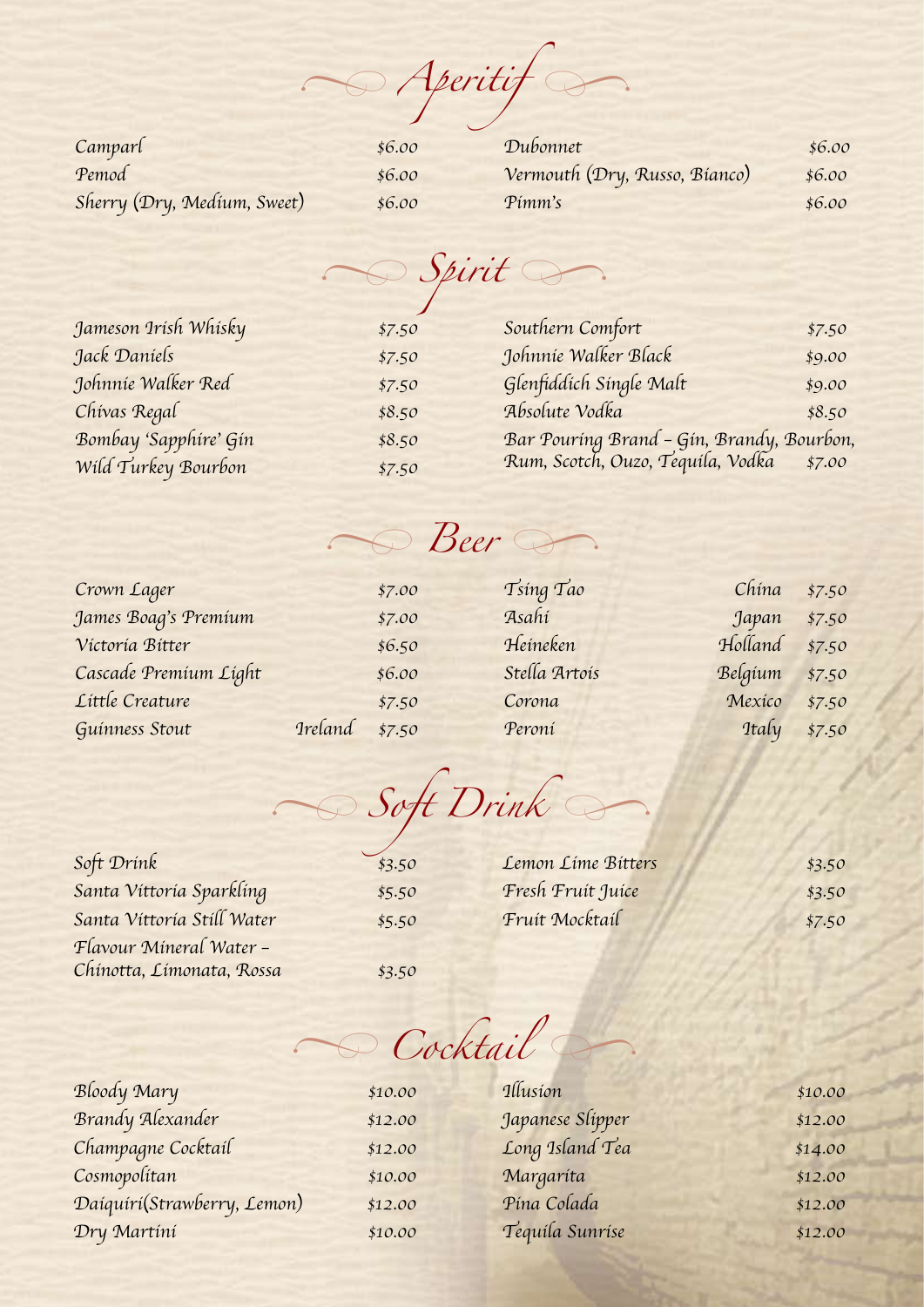#### *BY THE GLASS*

 $\rightarrow$  *Sparkling*  $\circledcirc$  *Champagne Francois Labet Paul de Coste NV \$9.00*

*Philipponnat NV Royale Reserve \$19.00*

*White*  $\rightarrow$ *�*

*Babo Bianco 2008 Inzolia, Grillo, Catarratto Sicily, Italy \$8.00 Try this easy drinking crisp white from Sicily, perfect to sip while you look at the menu and great with dumplings.*

Donnhoff Oberhauser Leistenberg 2007 *Riesling Kabinett Nahe, Germany \$18.00 German Riesling is complex and layered, its delicate sweetness is a great compliment to the ethereal, robust and hot cuisine of Beijing*

| Allan Scott     | 2008 | Sauvignon Blanc | Marlborough, NZ     | \$9.00  |
|-----------------|------|-----------------|---------------------|---------|
| Toolangi Estate | 2006 | Chardonnay      | Yarra Valley, Vic   | \$19.50 |
| Tahbilk         | 2008 | Marsanne        | Nagambie Lakes, Vic | \$7.50  |

*Rose*  $\rightarrow$ *�*

*Chivite Gran Feudo Rosado Navarra, Spain \$8.00*

*Red � �*

| Bass Phillip Old Cellar                                                                                                                                  | 2007 | <b>Pinot Noir</b> | Gippsland, Vic               | \$14.00 |
|----------------------------------------------------------------------------------------------------------------------------------------------------------|------|-------------------|------------------------------|---------|
| Sutton Grange Fairbank                                                                                                                                   | 2005 | Shiraz            | Bendigo, Vic                 | \$9.50  |
| Chateau Boutisse<br>There is a great tradition of Bordeaux in Chinese restaurants, this is a great opportunity<br>to try a St Emilion with a little age. | 2002 | Merlot            | St Emillon, Bordeaux \$22.00 |         |
| Woodlands                                                                                                                                                | 2006 | Cabernet blend    | Margaret River, WA           | \$9.50  |

*Planeta La Sagreta 2007 Nero d'Avola Sicily, Italy \$12.50*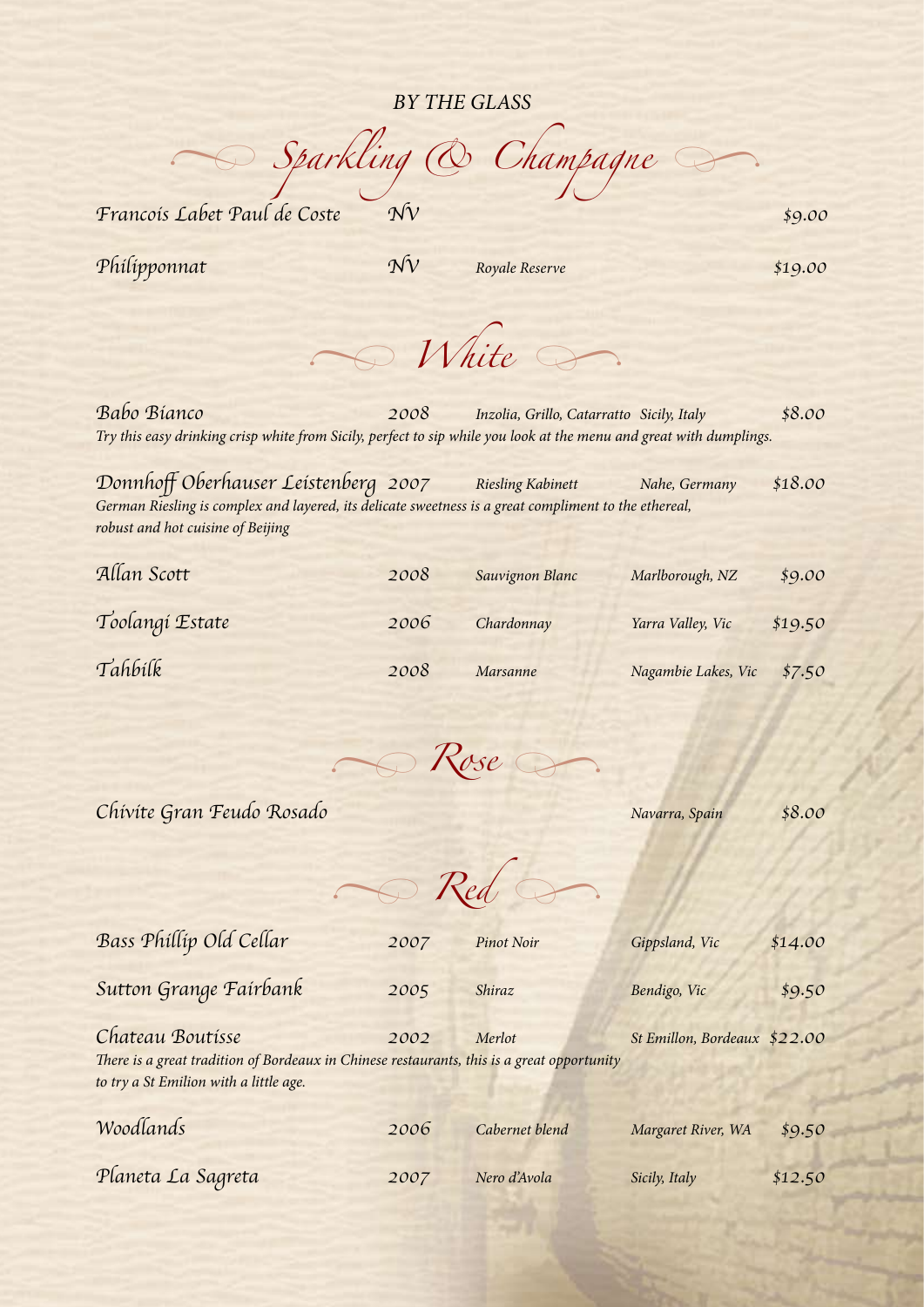$\rightarrow$  *Sparkling Wine* 

| Cofield Max's Footsteps       | $\gamma \hat{V}$ | Rutherglen, Vic        | \$41.00  |
|-------------------------------|------------------|------------------------|----------|
| Domaine Chandon ZD            | $\mathcal{N}v$   | Yarra Valley, Victoria | \$53.00  |
| Gembrook Hill Blanc de Blancs | 2005             | Yarra Valley, Victoria | \$84.00  |
| Joseph Sparkling Red          | $N_V$            | Adelaide Plains, SA    | \$112.00 |
| Francois Labet Paul de Coste  | $N_V$            | Salon, France          | \$32.00  |
| Ca del Bosco Cuvee Prestige   | $\mathcal{N}v$   | Lombardy, Italy        | \$118.00 |

*The quintessential celebratory wine, Champagne to mark a special occasion is a European tradition the Chinese have embraced with enthusiasm. This list may not be long, but you will find both wines from the grand houses and lesser known hand-made Champagnes, all of which I love.* 

 $A \rightarrow C$ hampagne

| Philipponnat                       | $N_V$            | Royale Reserve | Ay      | \$122.00 |
|------------------------------------|------------------|----------------|---------|----------|
| Pol Roger                          | $\gamma \hat{V}$ |                | Epernay | \$149.00 |
| Bollinger                          | $\gamma \hat{V}$ |                | Ay      | \$193.00 |
| Agrapart Terroirs, Blanc de Blancs | $\mathcal{N}v$   |                | Avize   | \$154.00 |
| Larmandier-Bernier Cramant VV      | $\gamma \hat{V}$ |                | Cramant | \$292.00 |
| Ruinart Rose                       | $\mathcal{N}V$   |                | Reims   | \$210.00 |
| Gosset Rose                        | $\mathcal{N}V$   |                | Ay      | \$232.00 |
| Pol Roger                          | 1999             |                | Epernay | \$197.00 |
| Jacquesson                         | 1997             |                | Dizy    | \$298.00 |
| Krug                               | 1998             |                | Reims   | \$650.00 |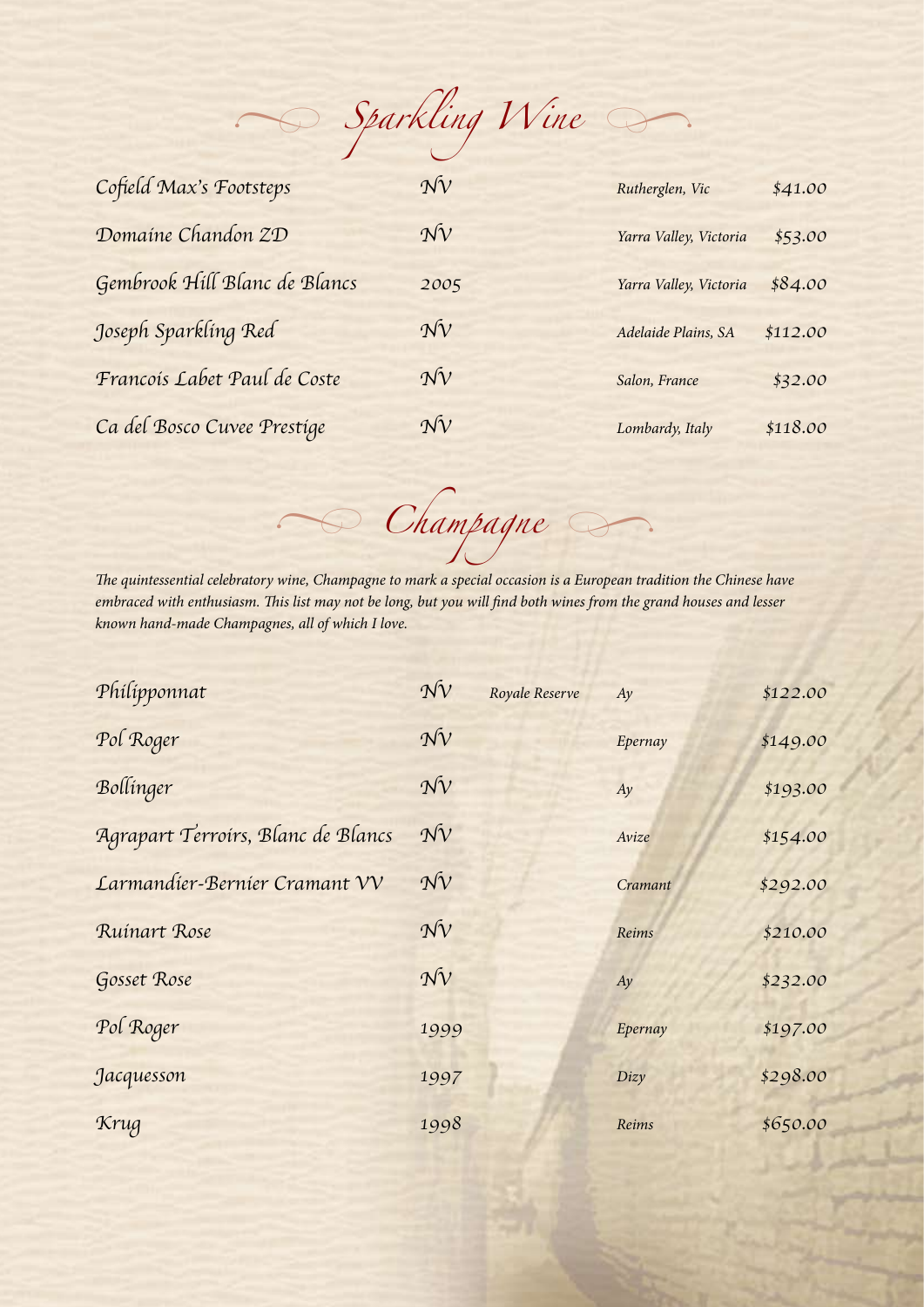*Riesling -New World � �*

*With aromatics redolent of Asian spices and its crisp, cleansing acidity , Riesling works perfectly with the dupmlings and seafood which are Hu Tong's specialty.*

| Jim Barry Watervale              | 2008 | Clare Valley, SA   | \$31.00 |
|----------------------------------|------|--------------------|---------|
| Mount Horrocks                   | 2009 | Clare Valley, SA   | \$47.00 |
| Frankland Estate Isolation Ridge | 2009 | Margaret River, WA | \$49.00 |
| Felton Road                      | 2009 | Central Otago, NZ  | \$56.00 |
| Crawford River                   | 2008 | Henty, Victoria    | \$59.00 |
| Grosset Polish Hill              | 2009 | Clare Valley, SA   | \$71.00 |

*Riesling - Germany � �*

| M.F Richter Wehlener-Sonnenuhr  | 2007 | Kabinett | Mosel       | \$68.00  |
|---------------------------------|------|----------|-------------|----------|
| Egon Muller Schwarzhofberger    | 2007 | Kabinett | Mosel       | \$132.00 |
| JJ Prum Zeltlinger Sonnenuhr    | 1999 | Auslese  | Mosel       | \$156.00 |
| Donnhoff Oberhauser Leistenberg | 2007 |          | Nahe        | \$72.00  |
| A. Christmann Reiterpfad GG     | 2008 |          | Pfalz       | \$147.00 |
| Wittmann 100 Hugel              | 2007 |          | Rheinhessen | \$43.00  |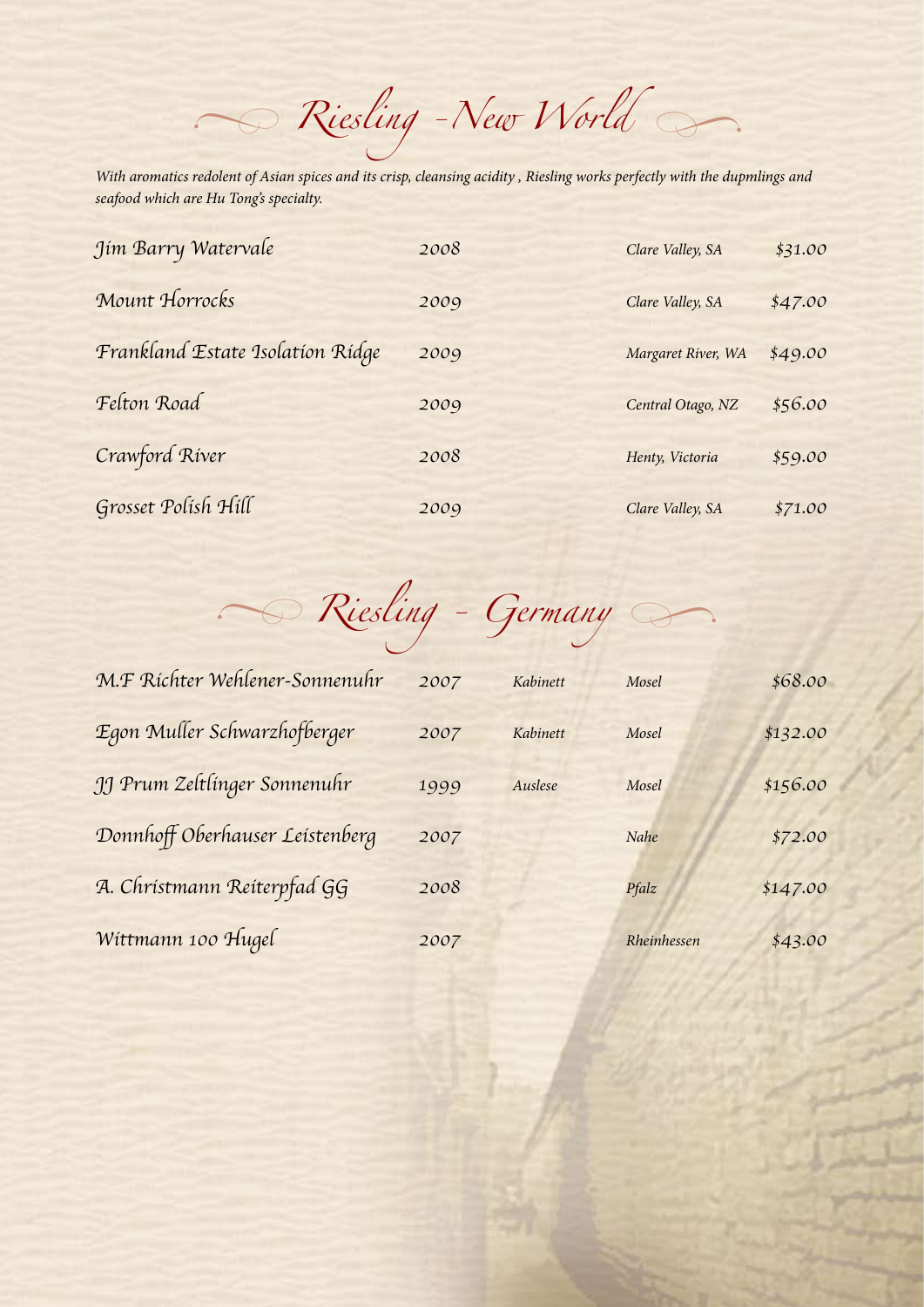# *Aromatic Whites From Around The World � �*

*Country varieties from France and Italy with gentle nuanced flavours but no overpowering oak; these selections are easy to drink and work particularly well with Shao-long Bao.*

| Allan Scott                    | 2008 | Sauvignon Blanc             | Marlborough, NZ          | \$36.00 |
|--------------------------------|------|-----------------------------|--------------------------|---------|
| Geoff Weaver                   | 2009 | Sauvignon Blanc             | Adelaide Hills, SA       | \$41.00 |
| Gembrook Hill                  | 2008 | Sauvignon Blanc             | Yarra Valley, Victoria   | \$54.00 |
| Cullen                         | 2009 | Sauvignon Blanc, Semillon   | Margaret River, WA       | \$54.00 |
| Domaine Thomas                 | 2008 | Sauvignon Blanc             | Sancerre, France         | \$58.00 |
| Huet Le Haut Lieu Sec          | 2006 | Chenin Blanc                | Vouvray, Loire           | \$94.00 |
| Tahbilk                        | 2008 | Marsanne                    | Nagambie Lakes, Victoria | \$28.00 |
| Yeringberg                     | 2008 | Marsanne Roussanne          | Yarra Valley, Victoria   | \$84.00 |
| Sutton Grange Fairbank 2009    |      | Viognier                    | Bendigo, Victoria        | \$37.00 |
| Terlano Terlaner Classico 2008 |      | Pinot Bianco, Chardonnay    | Alto Adige, Italy        | \$49.00 |
| Kuen Hof - Peter Pliger        | 2008 | Sylvaner                    | Alto Adige, Italy        | \$94.00 |
| Ronco dei Tassi                | 2008 | Friulano                    | Friuli, Italy            | \$66.00 |
| Lis Neris                      | 2007 | Pinot Grigio                | Friuli, Italy            | \$71.00 |
| Stefano Lubiana                | 2008 | Pinot Grigio                | Granton, Tasmania        | \$49.00 |
| Santa Barbara La Vaglie 2008   |      | Verdicchio                  | Marche, Italy            | \$53.00 |
| Feudí di san Gregorio          | 2008 | Fiano d Avellino            | Campania, Italy          | \$59.00 |
| Babo Bianco                    | 2008 | Inzolia, Grillo, Catarratt  | Sicily, Italy            | \$32.00 |
| J.L Wolf                       | 2007 | <b>Pinot Gris</b>           | Mosel, Germany           | \$38.00 |
| Te Whare Ra                    | 2008 | <b>Pinot Gris</b>           | Marlborough, NZ          | \$44.00 |
| Ostertag                       | 2005 | <b>Pinot Gris Barriques</b> | Alsace, France           | \$91.00 |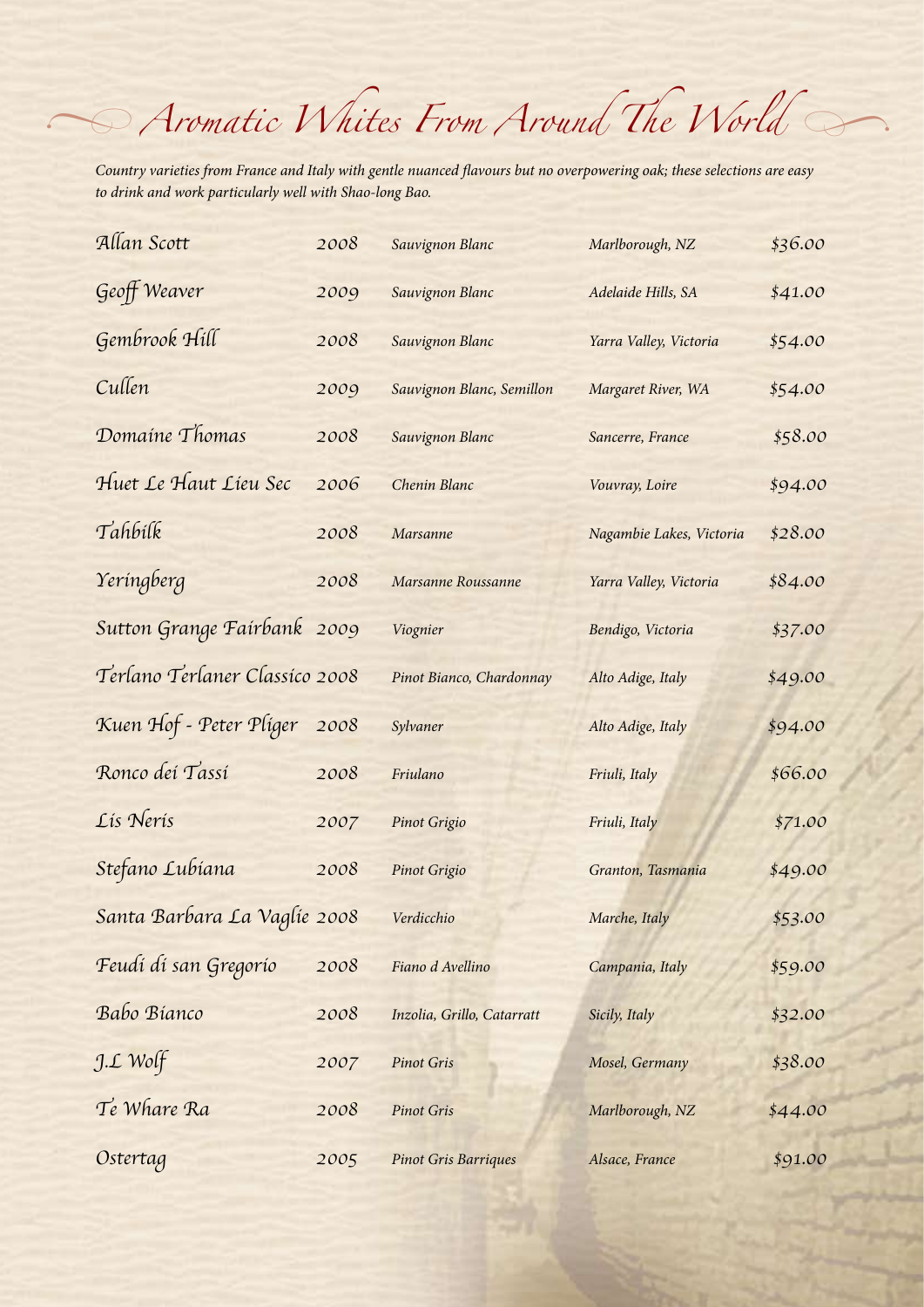$\rightarrow$  *Chardonnay* 

| Moorooduc Blanc                       | 2008 | Mornington Peninsula, Vic \$28.00 |         |
|---------------------------------------|------|-----------------------------------|---------|
| Tarra Warra Estate                    | 2008 | Yarra Valley, Victoria            | \$34.00 |
| Mission Estate                        | 2008 | Hawkes Bay, NZ                    | \$44.00 |
| Castello di Pomino Pomino Bianco 2007 |      | Tuscany, Italy                    | \$49.00 |
| Voyager Estate                        | 2007 | Margaret River, WA                | \$66.00 |
| Toolangi Estate                       | 2006 | Yarra Valley, Victoria            | \$78.00 |
| Kooyong Faultline                     | 2007 | Mornington Peninsula, Vic \$91.00 |         |

Chardonnay - France

| William Fevre        | 2007 |                                                      | Chablis            | \$53.00  |
|----------------------|------|------------------------------------------------------|--------------------|----------|
| G & J-H Goisot       | 2007 |                                                      | Cotes d'Auxerre    | \$66.00  |
| Michelot Montmeix    | 2007 |                                                      | Bourgogne          | \$64.00  |
| Pierre Morey         | 2006 |                                                      | Bourgogne          | \$73.00  |
| Chandon de Briailles |      | 2006 Ile des Vergelesses 1er Cru Pernand Vergelesses |                    | \$147.00 |
| Sauzet               | 2001 | La Garenne                                           | Puligny Montrachet | \$247.00 |
| Pierre Morey         |      | 2007 Corton-Charlemagne Grand Cru                    |                    | \$275.00 |

 $R$ *ose* 

| Chivite Gran Feudo Rosado | 2009 | \$28.00<br>Navarra, Spain         |
|---------------------------|------|-----------------------------------|
| Scorpo                    | 2009 | Mornington Peninsula, Vic \$44.00 |
| Bass Phillip              | 2009 | \$49.00<br>Gippsland, Victoria    |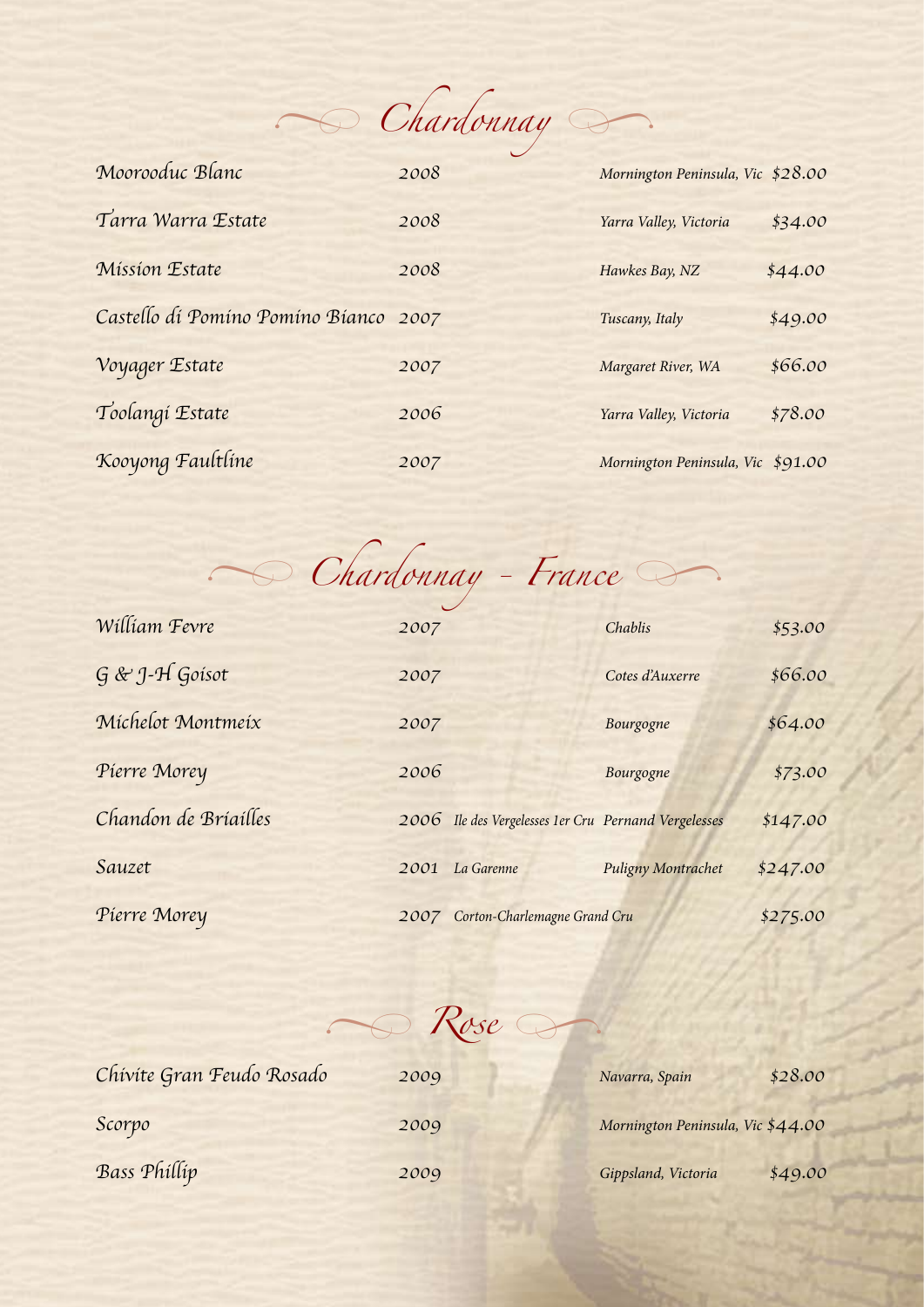## *Pinot Noir � �*

*The synergy between duck and Burgundy is universally accepted and needs no further urging here. But there are also a number of small grower-producers, many in Victoria, whose cool climate Pinots vie in quality with the best from Europe.*

### *Victoria*

| Oakridge Over the Shoulder | 2008 | Yarra Valley         | \$29.00  |
|----------------------------|------|----------------------|----------|
| Lethbridge Menage a Noir   | 2008 | Geelong              | \$42.00  |
| Kooyong Massale            | 2008 | Mornington Peninsula | \$47.00  |
| Bass Phillip Old Cellar    | 2007 | South Gippsland      | \$53.00  |
| The Wanderer Lower Yarra   | 2008 | Yarra Valley         | \$58.00  |
| Hurley Lodestone           | 2007 | Mornington Peninsula | \$68.00  |
| Mount Terrible             | 2006 | Jamieson             | \$77.00  |
| Wantírna Estate Líly       | 2008 | Yarra Valley         | \$110.00 |
| Bass Phillip Estate        | 2008 | South Gippsland      | \$121.00 |

| tarra valley         | 429.00   |
|----------------------|----------|
| Geelong              | \$42.00  |
| Mornington Peninsula | \$47.00  |
| South Gippsland      | \$53.00  |
| Yarra Valley         | \$58.00  |
| Mornington Peninsula | \$68.00  |
| Jamieson             | \$77.00  |
| Yarra Valley         | \$110.00 |
| South Gippsland      | \$121.00 |

### *New Zealand*

| Chard Farm Rabbit Ranch | 2008 | Central Otago | \$42.00  |
|-------------------------|------|---------------|----------|
| Alana Estate            | 2006 | Martinborough | \$97.00  |
| Fromm La Strada         | 2006 | Marlborough   | \$58.00  |
| Ríppon                  | 2007 | Central Otago | \$109.00 |

### *Burgundy*

| Hudelot-Noellat         | 2006 |                            | Bourgogne         | \$78.00  |
|-------------------------|------|----------------------------|-------------------|----------|
| Violot-Guillemard       | 2007 | Le Cros Martin             | Volnay            | \$121.00 |
| Amoit Servelle          | 2006 |                            | Chambolle-Musigny | \$169.00 |
| Ghislaine Barthod       | 2006 |                            | Chambolle-Musigny | \$189.00 |
| Ponsot                  | 2006 | Cuvee des Alouttes 1er Cru | Morey-St-Denis    | \$289.00 |
| Armand Rousseau         | 1995 | Chambertin Grand Cru       | Gevrey-Chambertin | \$830.00 |
| Comte Georges de Vogue  | 1995 | les Musigny Grand Cru      | Chambolle-Musigny | \$830.00 |
| du Vissoux Les Griottes | 2008 | Gamay                      | Beaujolais        | \$48.00  |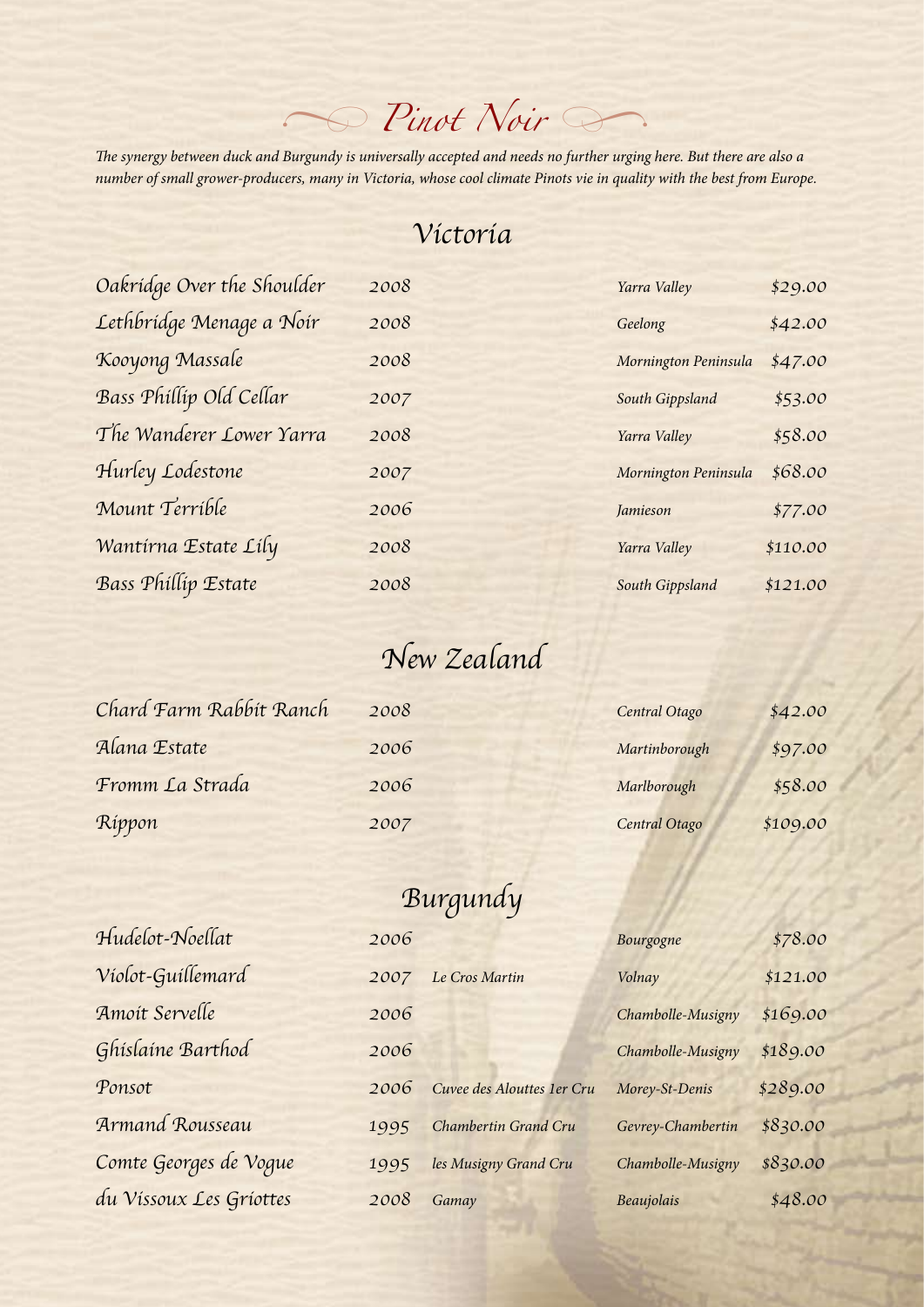$\sim$  *Italy* 

*As with Pinot Noir, the soft fruit tannins of Italian varietals, such as Nebbiolo and Sangiovese do much to enhance the delights of Peking Duck.*

| Massolino                            | 2006 | Langhe Nebbiolo               | Piedmonte | \$96.00  |
|--------------------------------------|------|-------------------------------|-----------|----------|
| Pira E. & Figli, Chiara Boschis 2005 |      | Cannubi                       | Piedmonte | \$231.00 |
| Mascarello Giuseppe e Figlio         | 2003 | Villero, Castiglione Falletto | Piedmonte | \$268.00 |
| Babo                                 | 2007 | Sangiovese                    | Tusacny   | \$43.00  |
| Poggerino                            | 2007 | Chianti Classico              | Tuscany   | \$66.00  |
| Valgíano Palístortí                  | 2006 | Sangiovese, Syrah, Merlot     | Tuscany   | \$78.00  |
| Planeta La Segreta                   | 2008 | Nero d'Avola, Merlot          | Sicily    | \$49.00  |
| Terre Nere Feudo di Mezzo            | 2006 | Nerello Mascalese Cappuccio   | Sicily    | \$94.00  |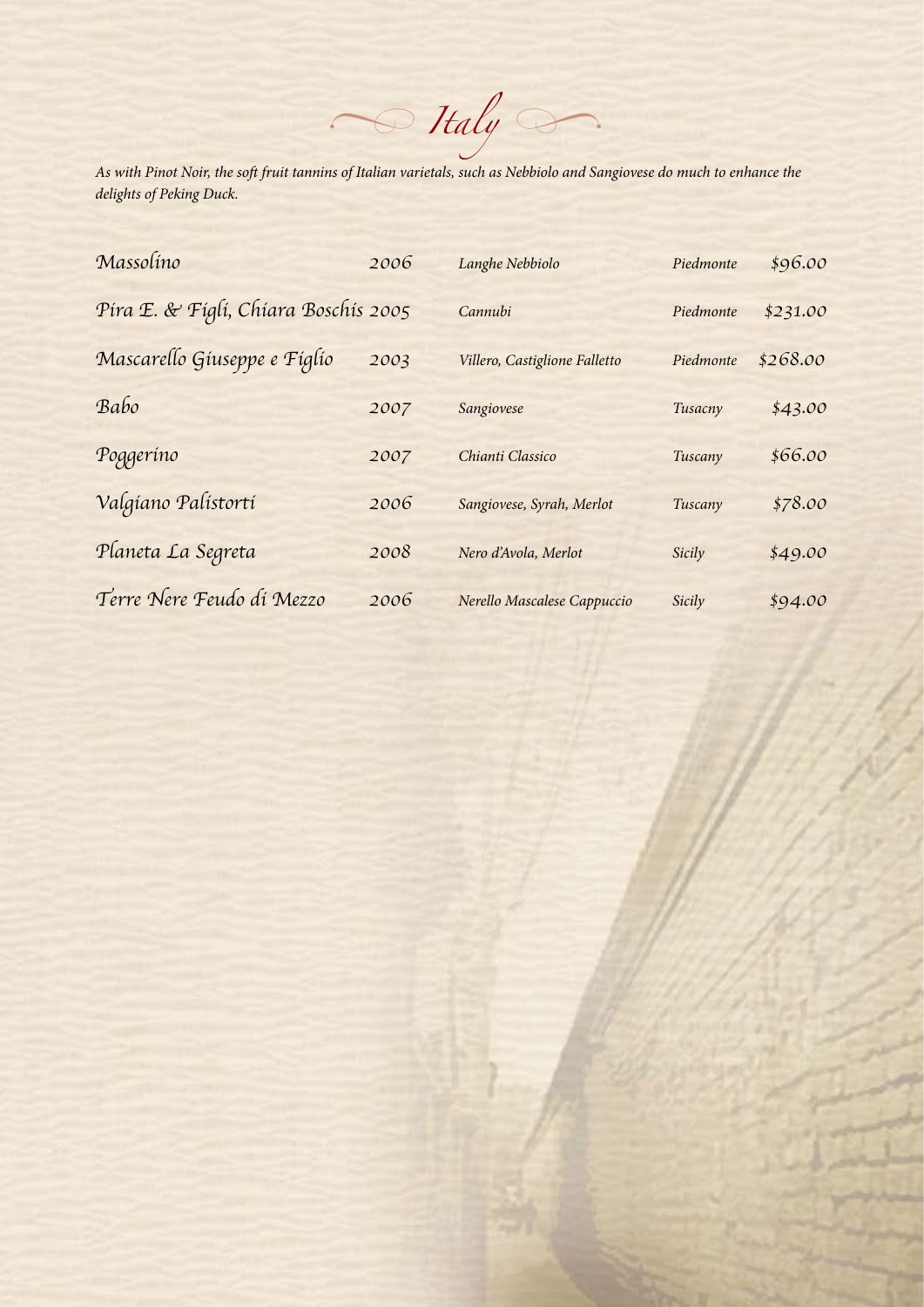

| Wirra Wirra Church Block | 2008 |                 | McLaren Vale, SA          | \$32.00  |
|--------------------------|------|-----------------|---------------------------|----------|
| Sutton Grange Fairbank   | 2005 |                 | Bendigo, Vic              | \$38.00  |
| Tommy Ruff               | 2008 | Shiraz Mouvedre | Barossa, SA               | \$42.00  |
| Occam's Razor            | 2008 |                 | Heathcote, Vic            | \$69.00  |
| Craíglee                 | 2006 |                 | Sunbury, Vic              | \$76.00  |
| Wildcroft                | 2006 |                 | Mornington Peninsula, Vic | \$84.00  |
| Battely                  | 2005 |                 | Beechworth, Victoria      | \$103.00 |
| Best's Bin o             | 2006 |                 | Great Western, Victoria   | \$108.00 |
| d'Arenberg The Dead Arm  | 1998 |                 | McLaren Vale, SA          | \$159.00 |
| Torbreck The Descendant  | 2005 | Shiraz Viognier | Barossa, SA               | \$197.00 |
| Birks Wendouree          | 1994 |                 | Clare Valley, SA          | \$245.00 |
| Torbreck Run Rig         | 1999 | Shiraz Viognier | Barossa, SA               | \$322.00 |
| Henschke Hill of Grace   | 1992 |                 | Barossa, SA               | \$575.00 |

 $R$ hone

| l'Ameillaud              | 2007 | <b>Cairannes</b> | Cotes du Rhone Village | \$49.00  |
|--------------------------|------|------------------|------------------------|----------|
| Maxime Graillot Equinoxe | 2008 |                  | Crozes Hermitage       | \$57.00  |
| Bernard Faurie V.V.      | 2006 |                  | Saint Joseph           | \$124.00 |
| Pierre Gaillard          | 2006 |                  | Cote Rotie             | \$196.00 |